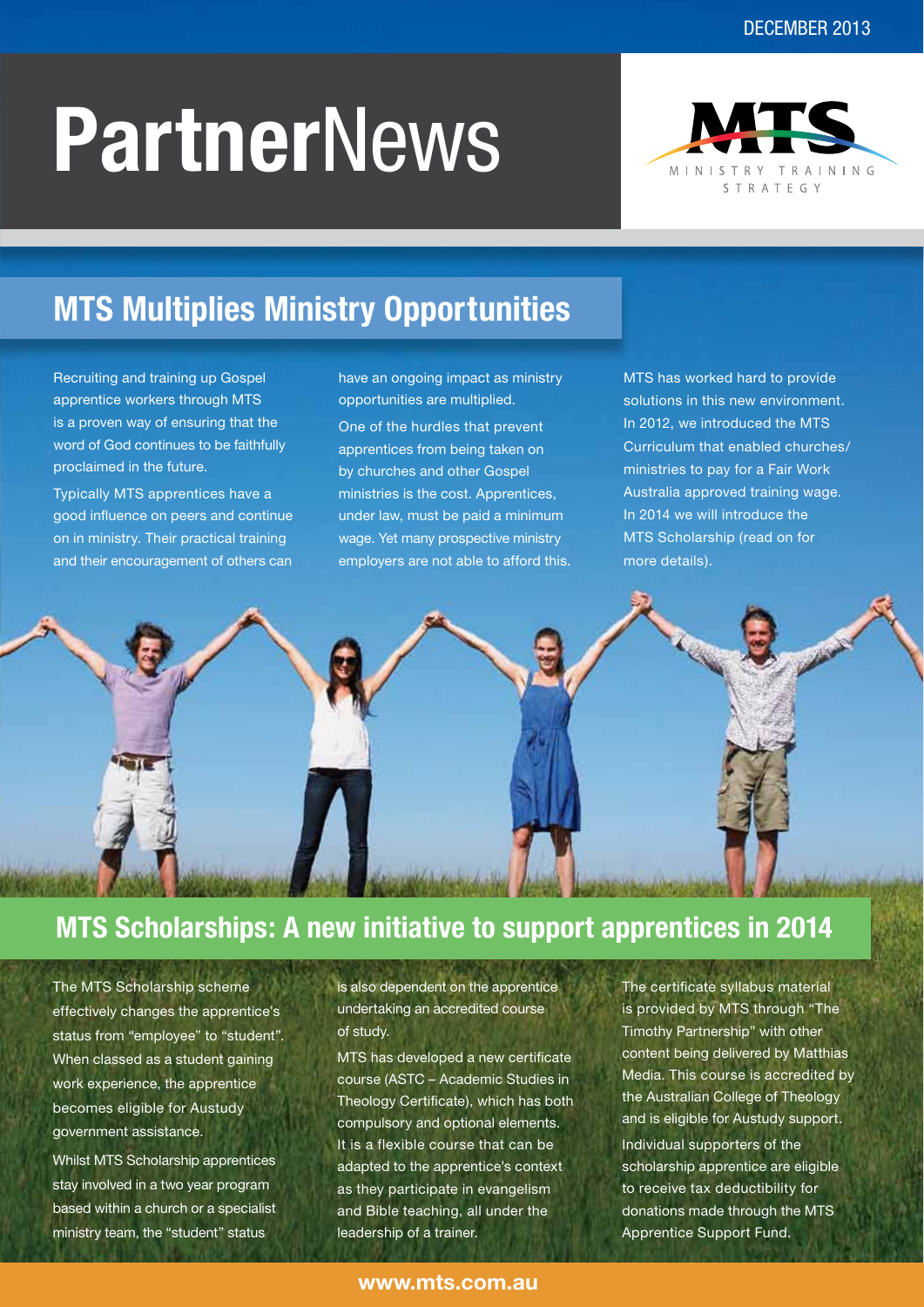# **Graduation Day!!**

# **Tomorrow's leaders share their visions for the future**

It's graduation time! And around the country, celebrations and ceremonies are being held for the 79 MTS apprentices who are finishing up their two year experiences. Some will resume their former careers with new found ministry skills. Many will continue on to do further theological study, with the aim of ending up in full-time ministry.

At a recent graduation event in Sydney, 19 apprentices (pictured above)

celebrated and shared their visions for the future. It was an inspiring event, and it is so encouraging to see such gifted young men and women moving forward into ministry careers.



#### Dan Kenny **Wyoming Church of Christ @ Wyoming, NSW**

*MTS has been one of those truly formative experiences. What I've learnt about myself in terms of character, conviction and competency would not have come out without MTS. Since finishing MTS, I've come on staff at the church where I completed my apprenticeship, and I've started a Master of Divinity at SMBC.*



#### Dave Hawken **St. Barnabas' Anglican Church @ Westmead, NSW**

*I loved that MTS is such a hands on practical experience of what ministry is like. I know what to expect in parish ministry much better than I would have otherwise. In 2014 I will be studying at the Presbyterian Theological Centre with a view to being a Presbyterian Minister, while working part time for a church doing youth ministry.* 



Elizabeth Shehata **Cross-Culture Bible Church, @ Arncliffe NSW**

*MTS taught me the importance of training people to pass on the Gospel. At the MTS Graduation, we were each given a baton, this was to remind us to pass on what we have been entrusted with: the Gospel, His word. In 2014, my plan is to go to Bible College while continuing to help others grow in their maturity in Christ and become disciple-making disciples.*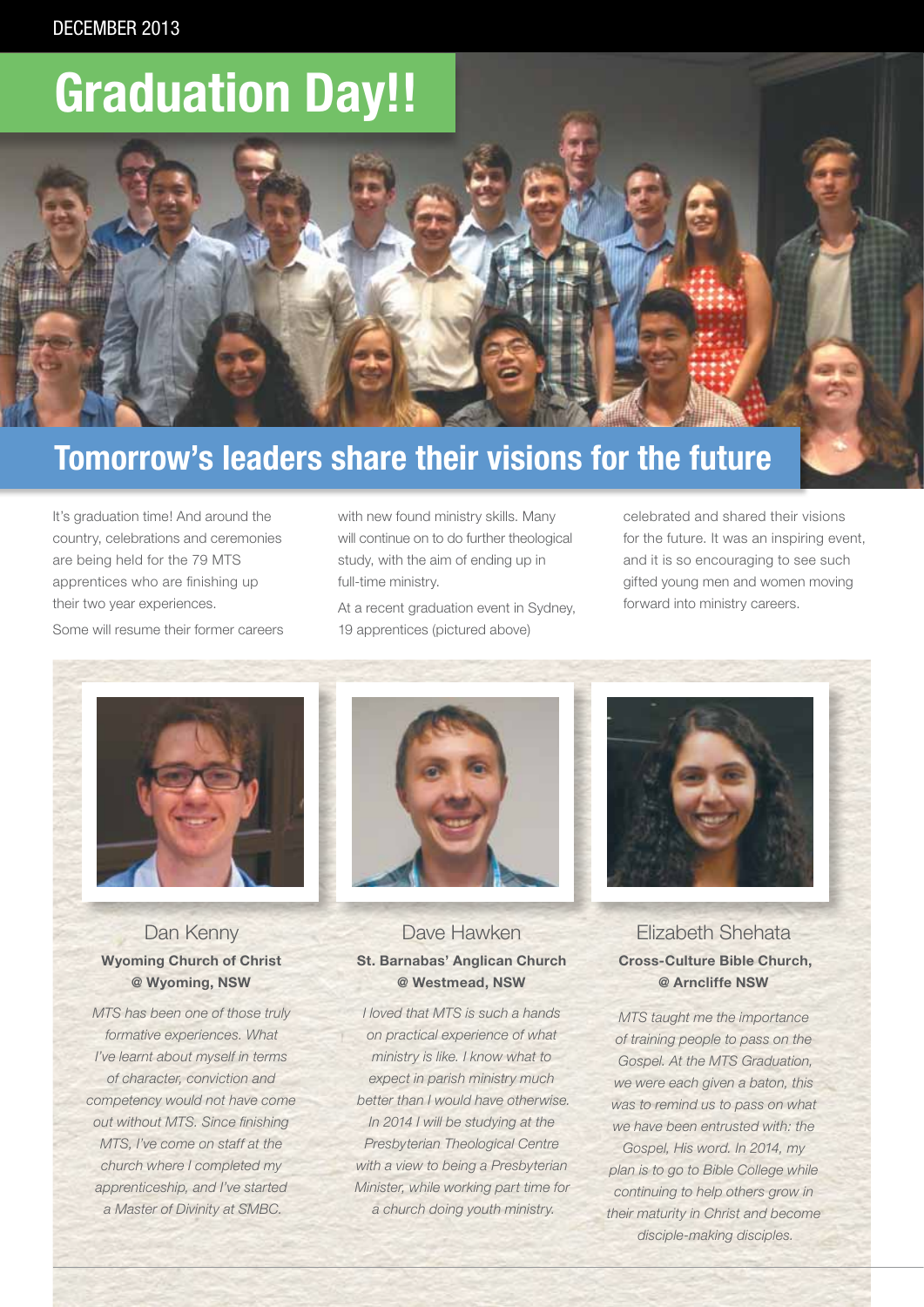## **How the MTS Scholarship will benefit everyone**



Greg Lee Minister at Hunter Bible Church

#### **What it means for our church**

"Our church believes in raising up the next generation of gospel workers, and the MTS Scholarship has enabled that to happen to an even greater degree than before. In 2014 we'll be able to take on more trainees, and give them the same great hands-on experience that we have always given."



Dave Moore Trainer at Hunter Bible Church

#### **How it helps me to be a better trainer**

"With all the ministry our trainees do, there's always a mountain of things to talk about as their trainer. The MTS program helps keep my trainee's Christian character central, shaping their lives around God's word – rather than just reacting to whatever happens."





Anthony Allen Apprentice at Hunter Bible Church

#### **What I am looking forward to learning**

"I think the thing I'm most excited about is the same thing I'm terrified about: being told to go and have a crack at evangelism and being people's shepherd. Looking at the MTS program, it seems like a great way to keep me thinking through the big principles with the guidance of my trainer."

# **42 MTS Scholarships Awarded for 2014**

2014 looks set to be an exciting year for MTS with the start of its new scholarship system. The scholarship still has at its heart the master and apprenticeship relationships – the experienced pastor training the learner. But what is new is that apprentices can receive Austudy and their supporters are eligible for tax deductibility, which means that the apprenticeships will be financially much more accessible. MTS is praying, under God, that this training option will multiply the number of apprentices training across Australia and the world.

Already in 2014, MTS have awarded 42 scholarships to apprentices training in Qld, WA, NSW, SA, the ACT and Victoria across a wide variety of denominations. They have scholars training in the country, in inland areas, on the coast, in the CBDs of the biggest cities in Australia, and in the outer suburbs.

This new initiative has enabled churches, like EV Church, Erina to double their apprentice intake each year. Kingsley Community Church in Perth is planning to train some 18 church planters in the next 5 years. This is staggering stuff! Churches wanting to find out more about the new scholarship system can contact Greg Gough at the MTS Head Office: ggough@mts.com.au